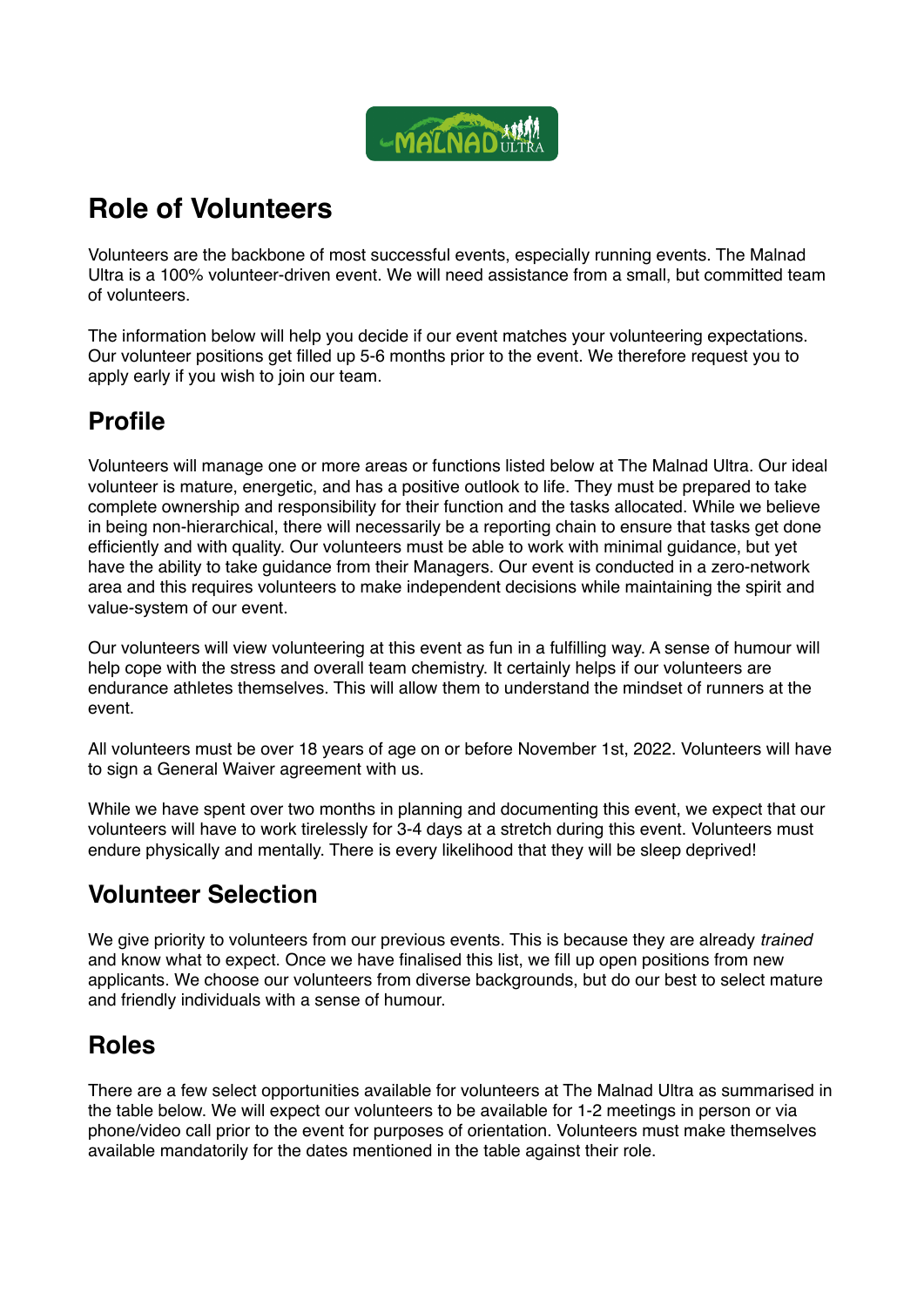| <b>Role</b>                                                   | <b>Description &amp; Requirements</b>                                                                                                                                                                                                                                                                                                                                                                                                                                                                                                                                                                                                                                                 | <b>Schedule/Availability</b> |
|---------------------------------------------------------------|---------------------------------------------------------------------------------------------------------------------------------------------------------------------------------------------------------------------------------------------------------------------------------------------------------------------------------------------------------------------------------------------------------------------------------------------------------------------------------------------------------------------------------------------------------------------------------------------------------------------------------------------------------------------------------------|------------------------------|
| <b>Run Managers</b><br>(3-4 Positions)                        | Assist the Race Director to manage specific<br>$\bullet$<br>sections of the course<br>Set up the course, marking, signage, aid<br>$\bullet$<br>stations etc<br>Assist runners with Registration, Orientation, Q<br>$\bullet$<br>& A<br>Experience as a Runner or in conduct of runs<br>$\bullet$<br>is mandatory; Demonstrated ability to handle<br>stress, work calmly and take decisions                                                                                                                                                                                                                                                                                            | November 22-27, 2022         |
| <b>Run Sweepers</b><br>(1-2 Positions)                        | Help sweep runners in various categories.<br>$\bullet$<br>While most of this function is possible in<br>vehicle, we will require our run sweepers to<br>have the ability to sweep on foot for distances<br>5-10 kms, if necessary. Therefore, they need to<br>be runners themselves and relatively in training                                                                                                                                                                                                                                                                                                                                                                        | November 25-27, 2022         |
| <b>Helpdesk Coordinators</b><br>(3 Positions)                 | Set up and manage Helpdesk at Event<br>$\bullet$<br>Manage Bib Distribution, Lost and Found<br>$\bullet$<br>Make Announcements and manage messages<br>$\bullet$<br>Help coordinate activities between various<br>$\bullet$<br>teams during setup and during the run<br>Ability to speak in English, Hindi and Kannada<br>$\bullet$<br>desirable; Ability to identify issues proactively<br>and address them                                                                                                                                                                                                                                                                           | November 23-27, 2022         |
| <b>Baggage Drop</b><br><b>Coordinators</b><br>(2-3 Positions) | Manage drop bags on event days<br>$\bullet$<br>Assist with Bib Distribution and other set up<br>prior to the event                                                                                                                                                                                                                                                                                                                                                                                                                                                                                                                                                                    | November 25-27, 2022         |
| <b>Photographers</b><br>(8 Positions)                         | Be part of a photography team that covers the<br>$\bullet$<br>event<br>Take photographs, videos and short interviews<br>$\bullet$<br>with participants; Cover fixed locations as well<br>as cover runners on a 2/4-wheeler<br>Passionate about outdoor photography; ability<br>to work long hours in the field in trying<br>circumstances<br>Volunteer must possess their own equipment<br>$\bullet$<br>and be willing to use in our event<br>Index and Help process photos for uploading to<br>$\bullet$<br>Web<br>All photos/videos will be copyright of<br>$\bullet$<br>Malnad Ultra but photographers can use the<br>photos taken by them in their portfolio for<br>their own use | November 25-27, 2022         |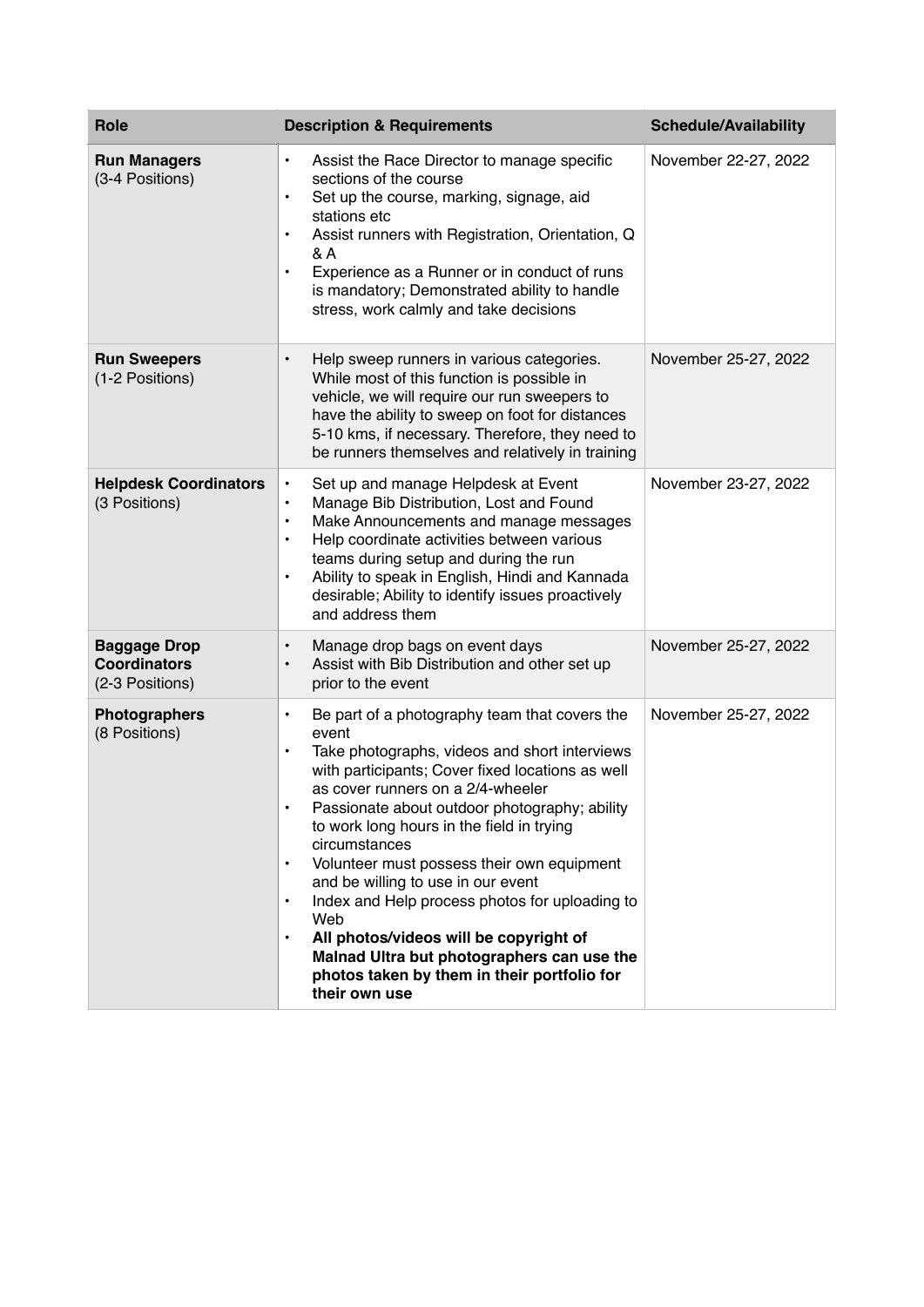| Role                                                                                                                 | <b>Description &amp; Requirements</b>                                                                                                                                                                                                                                                                                                                                                                                                                                                                  | <b>Schedule/Availability</b> |
|----------------------------------------------------------------------------------------------------------------------|--------------------------------------------------------------------------------------------------------------------------------------------------------------------------------------------------------------------------------------------------------------------------------------------------------------------------------------------------------------------------------------------------------------------------------------------------------------------------------------------------------|------------------------------|
| <b>Doctors and Medical</b><br><b>Professionals</b><br>(2-4 GP's, 3-4 Orthos/<br>Physios/Sports Med<br>Professionals) | Trained and certified Medical Professionals like<br>$\bullet$<br>Physicians, Orthopedists, Physiotherapists,<br>Sports Medicine Professionals and Nurses<br>Help support the runners at various locations<br>$\bullet$<br>on the course with minor injuries, first-aid and<br>emergencies<br>Work with ambulance teams or help runners at<br>$\bullet$<br>Finish Line<br>Assist the organisers to put together a medical<br>$\bullet$<br>plan and assist in sourcing medical supplies for<br>the event | November 25-27, 2022         |
| <b>General Assistance</b><br>(2 Positions)                                                                           | Assist organisers in coordinating activités and<br>$\bullet$<br>completing tasks<br>Assist in communication between teams and<br>$\bullet$<br>scheduling<br>Assist other volunteers and provide cover on a<br>$\bullet$<br>need-basis<br>Comfortable with English, Hindi and Kannada;<br>$\bullet$<br>Cheerful disposition and demonstrated<br>maturity; comfortable taking decisions when<br>needed; ability to work independently and<br>under direction                                             | November 25-27, 2022         |

Our volunteers are expected to carry their own basic gear. This is a tough terrain and weather area. So please be prepared for sun, winds and rain.

Photographers must be willing to bring their own equipment including cameras, lenses, tripods, batteries, memory cards etc. Medical professionals might have to bring the basics like white coats, stethoscopes and we will provide all other medical supplies. If you are bringing any expensive equipment, please contact us to explore the option of insuring this equipment.

#### **Why Volunteer?**

Long-distance runners are a breed of their own! Running events, especially Ultras, celebrate human endurance and spirit. On top of that, The Malnad Ultra is organised in the serene and beautiful Malnad region of Karnataka.

Volunteers can view this as a working vacation, a short course in management or a character building experience. No matter how one views it, the event will allow our volunteers to be part of the fun; and observe this special breed of Ultramarathoners.

Finally, you will certainly build everlasting friendships with the team that has been *in the trenches*  with our event. This is the one reason why most of us keep coming back to this event.

#### **What We Offer?**

We fully appreciate the fact that our volunteers are giving us their precious time and presence. The Malnad Ultra is a not-for-profit exercise organised purely to promote ultra running in India. We cannot afford to pay our volunteers, but we will take care of the following:

• Transport by Train/Road from Bangalore to event, the base-camp for the event and return. Volunteers from other parts of India must fund their travel to Bangalore.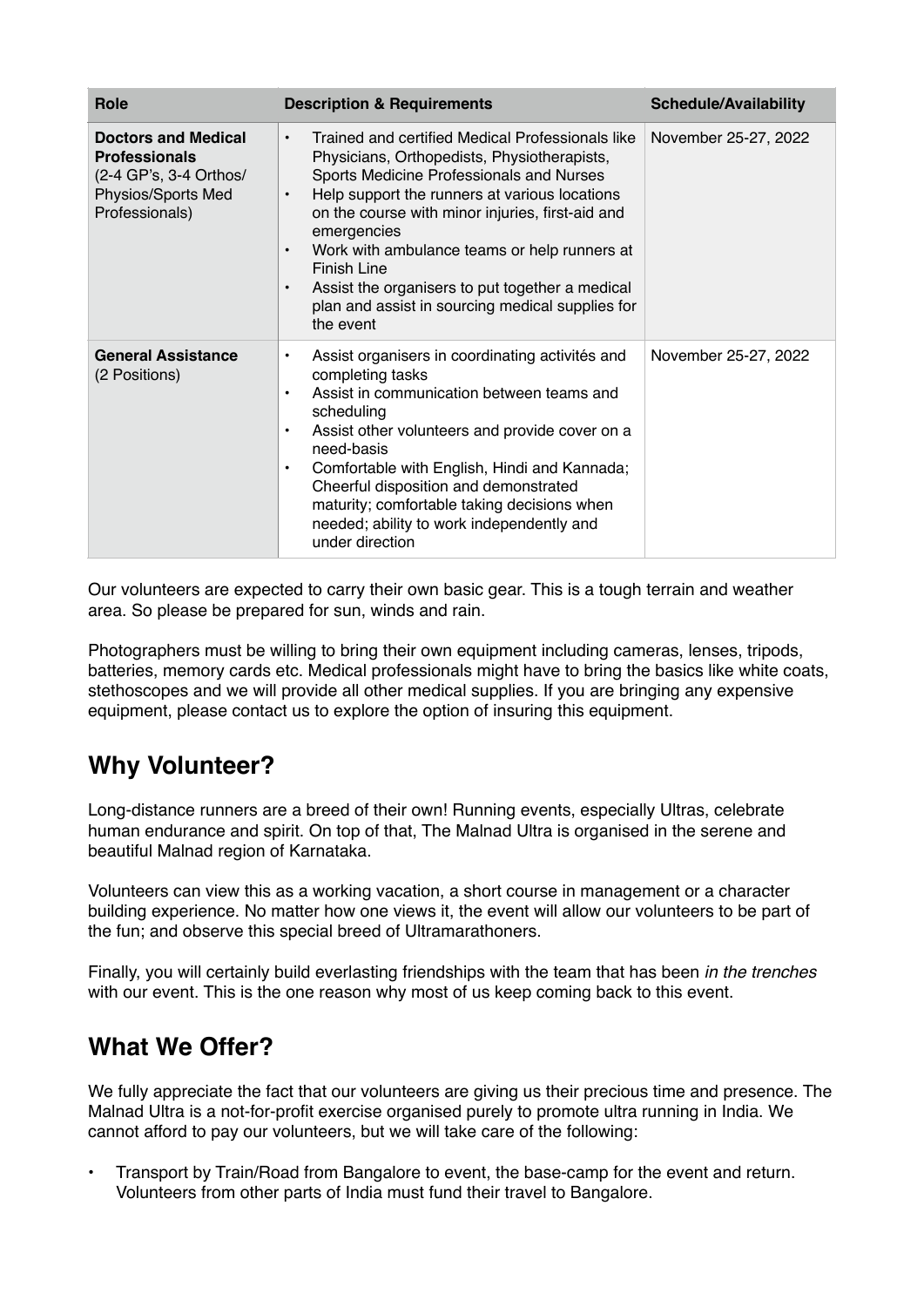• All boarding and lodging on sharing basis. Expect to share your room with 1-4 other volunteers.

What we are basically asking is for your time! And in return, we will take care of you and your expenses for the duration of the event.

#### **How to Apply?**

If you are interested in volunteering with us, please email [run@malnadultra.com](mailto:run@malnadultra.com). Please provide us with a short profile and mention the role or roles that you are interested in. You could also tell us why you want to volunteer at our event. A template is provided for your reference on the next page.

Please provide this information via email to [run@malnadultra.com](mailto:run@malnadultra.com) in MS-Word, Text or PDF format

| Full Name:                              |        |  |
|-----------------------------------------|--------|--|
| Address:<br>City:<br>State:<br>Pincode: |        |  |
| Mobile:<br>Email:                       |        |  |
| WhatsApp<br>Facebook<br>Twitter         | Yes/No |  |
| Age<br>Gender                           |        |  |

The roles that you are interested in performing (you can tick more than one)

- Run Manager
- Run Sweeper
- Helpdesk Coordinator
- Baggage Coordinator
- Photographer
- General Physician/Orthopedist<br>• Physiotheranist
- **Physiotherapist**
- Nurse
- General Assistance

How did you hear about The Malnad Ultra?

Is somebody from our current team referring you? If so, who?

Why do you want to volunteer?

Have you reviewed information on our Web Site at [www.malnadultra.com](http://www.malnadultra.com)? Yes/No

If you are a runner yourself, please share your running experience (No. of events, No. of years you have been running, experience with ultra runs etc.)